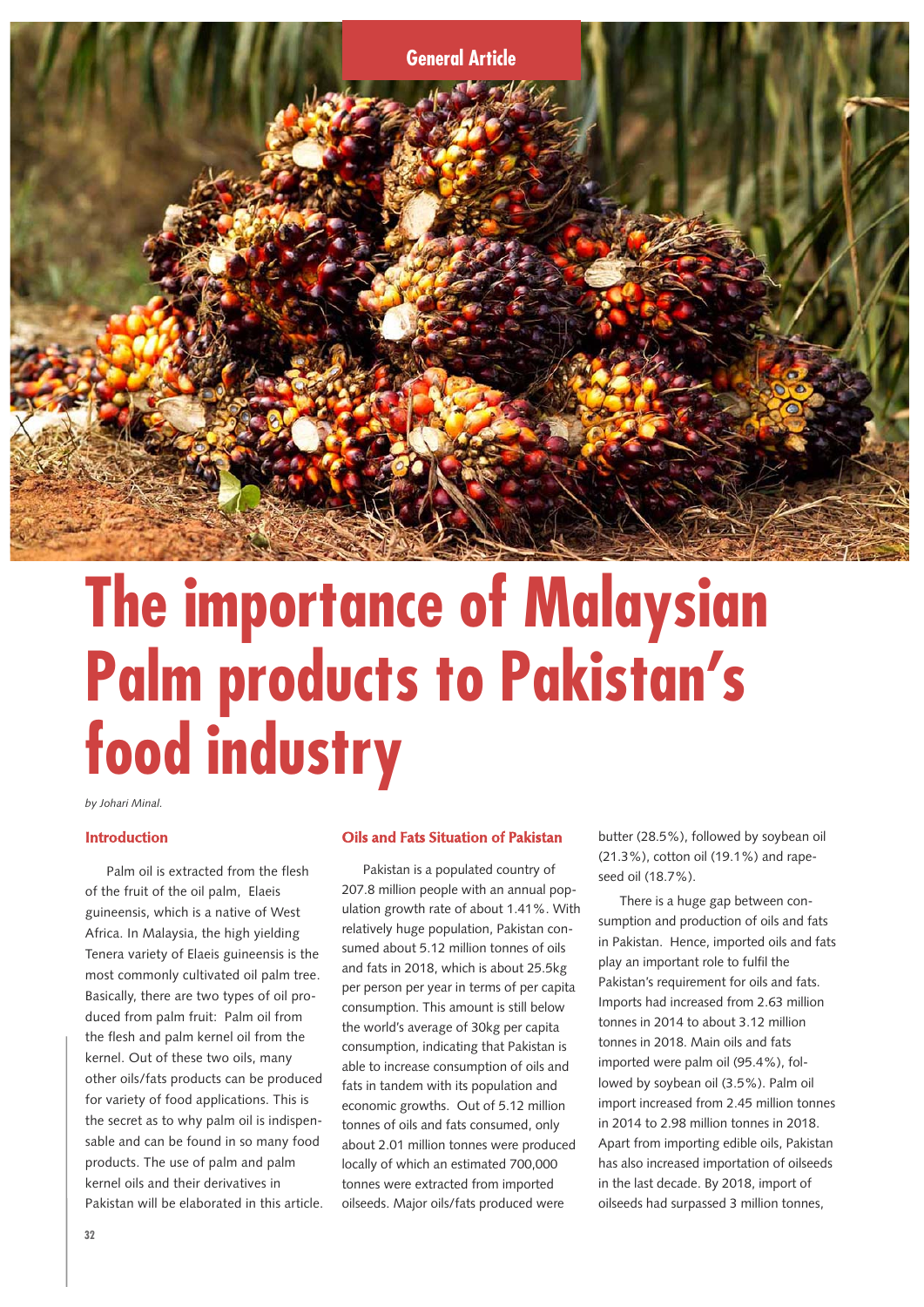mainly of soybean. The oilseeds could provide Pakistan with an additional 700,000 tonnes of extracted oils. Despite increasing importation of oilseeds, the share of palm oil import compared to the overall oils and fats import including extracted edible oils from imported oilseeds, is expected to remain high due to its competitive price and wide range of food and non-food applications.

Although Pakistan is highly depending on imported oils and fats, the country also exports small amounts of oils to their neighbouring countries especially to Afghanistan. In 2018 Pakistan reexported 90,200 tonnes of palm oil to Afghanistan.

## **Malaysian Palm Oil Board (MPOB) (TAS) Karachi Office**

The Palm Oil Research Institute of Malaysia (PORIM) was formed in 1979 to among others promote greater usage of palm oil worldwide through R&D. PORIM was active in introducing and promoting palm oil in the production of vanaspati in Pakistan. As the Pakistani market grew bigger and becoming more important, it was decided that an office to be established in Pakistan. In 1984 PORIM established its Technical Advisory Services (TAS) regional office in Karachi, Pakistan with objective to promote and sustain greater utilization and acceptance of palm oil and products in both edible and inedible applications by providing technical services and undertaking technical promotion activities.

In 2000, PORIM was renamed as Malaysian Palm Oil Board (MPOB) after merging with the Palm Oil Licensing and Registration Authority (PORLA). MPOB TAS Regional Office continued to promote more palm oil usage in Pakistan in various applications. As palm oil usage expanding, Pakistan imports various palm products not limited to only crude or refined palm oil which are still a major export of Malaysian palm oil to Pakistan.

MPOB Karachi has been active in facilitating the importers of palm products from Malaysia and providing them with technical assistance for processing and product developments, organizing various technical seminars, conducting technical

visits to factories, conducting collaborative R&D with local institution, sending the technical staff of the industry for training programmes in Malaysia, etc. Among collaborative R&D projects conducted in Pakistan were nutritional studies on palm oil and vanaspati, quality survey of Malaysian palm oil, blending of palm olein and the use of red palm shortening in cookies. In the early days of palm oil in Pakistan, MPOB resolved many technical issues pertaining to quality such as high melting points and off-spec products. MPOB also provided palm-based formulations for the production of vanaspati ghee, shortening, frying oil etc.

# **Applications of Palm Products in Pakistan**

The acceptance of palm oil worldwide is due to its unique properties that enable its use in a wide range of end products. Palm oil is a semi-solid oil which can be fractionated into various products ranging from liquid oil to very hard fats. This unique property makes palm oil very versatile in its usage as the fractions satisfy the technical requirements of almost all food products. Furthermore, the palm kernel oil, extracted from the seed/kernel of oil palm fruit, can also be used in various food applications. This unique property of palm fruit is not found in other oils bearing seeds. Palm oil is also currently the only oil with sustainable certification, which means palm oil is produced in sustainable manner. Compared to other edible oils, palm oil is produced with minimum use of fertilisers. Palm oil is also

extracted using physical method unlike oilseeds which are extracted using chemical solvent. The refining process of palm oil is also conducted physically. Other edible oils need chemical treatment during the refining process. Thus, it can be said that palm oil is not only produced sustainably, but palm oil is also natural and almost organic.

Major Malaysian palm products exported to Pakistan are crude palm oil, RBD palm oil, RBD palm olein and RBD palm stearin. Other forms of palm and palm kernel oils and their products are imported in smaller quantities.

#### **Vanaspati (Vegetable Ghee)**

Like other West Asian countries, Pakistan has traditionally been a solid fats consuming country. Up to the mid-sixties, indigenous animal butter fat (ghee) was the common cooking medium used in the country. Some quantities of vegetable ghee manufactured from indigenously produced and hydrogenated cottonseed oil were also consumed. Later on, as the country's consumption of edible fats started to grow, the growing demands were met by increasing the production of vegetable ghee.

Palm oil was first introduced to Pakistan in 1970. Initially, crude palm oil was imported and palm oil was blended up to 5-15% in vegetable ghee blend. Due to increasing demand in 1980, RBD palm oil was introduced into Pakistan when PORIM (MPOB) in collaboration with FELDA and GCP conducted plant

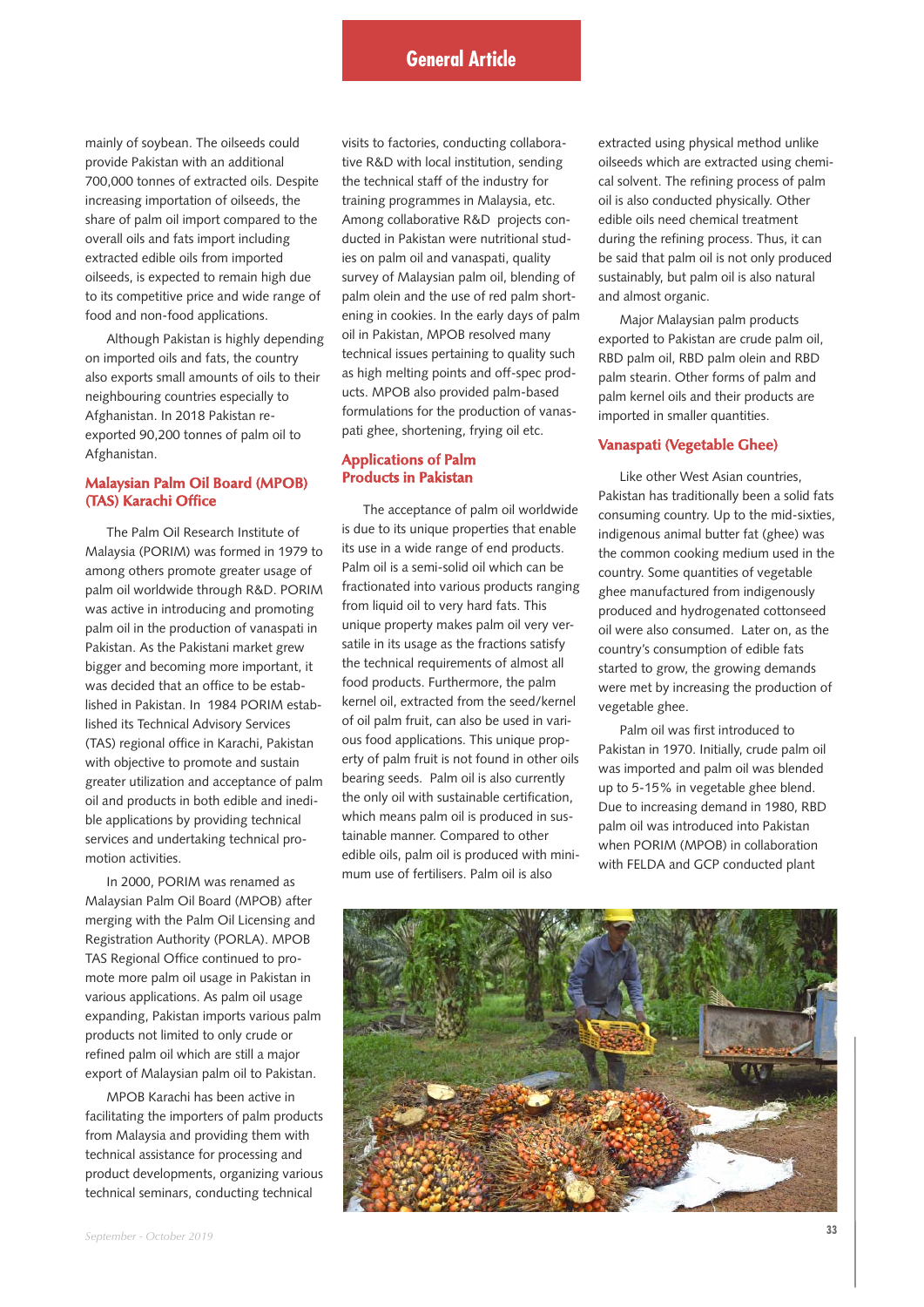trials to produce vegetable ghee with larger amounts of palm oil in the formulations. RBD palm oil was readily accepted by Pakistan's edible oil industry and the palm oil share in vegetable ghee blend went up to 40% in 1980's and above 80% in 1993 and after that vanaspati was even produced by using 100% palm oil.

Today, the main application of palm oil in Pakistan is still for the vanaspati production. The definition of vanaspati in Pakistan was considered unique and different compared to vanaspati definition used in Malaysia where vanaspati in Pakistan must be hydrogenated. But hydrogenation produces trans fat which is bad for health. Realising the problem, the definition was amended to allow blending as a method to produce vanaspati. However, since Pakistan has been producing and importing soft oils, the formation of trans during the production of vanaspati remains an issue because soft oils needs to be hydrogenated to produce vanaspati. This issue led to the ban of vanaspati consumption in Punjab by July 2020. Early this year, the Pakistan Standard and Quality Control Authority (PSQCA) has reduced the trans fat limit in vanaspati ghee standard to 5% and it

planned to reduce it further to 2% gradually. The use of palm oil could help the vanaspati manufacturers reducing the industrial trans fats to below 2%.

MPOB Karachi had started the initiative to educate the edible oil industry members on how to produce trans-fat free products using Malaysian palm oil. MPOB had organized seminars and brought in palm oil experts from MPOB HQ in Malaysia to promote trans-free vanaspati and other food products. Despite the controversy surrounding vanaspati, it will remain as a major usage of palm oil in Pakistan for years to come.

## **Frying and Cooking Oil**

In recent years, frying application has taken over vanaspati as the major usage of palm oil in Pakistan. Palm olein is one the major oils used for industrial frying in Pakistan. Industrial frying accounts for more than 50% of the total oil used in food applications. Instant noodle, snack, nimco and pre-fried foods are industrially produced in bulk which need a good frying oil to achieve a good quality product in terms of organoleptic acceptability, health and shelf-life. The oil used in frying plays an important role in the eating qual-

ity of the fried food and its shelf life. Studies from all over the world revealed that palm oil and palm olein have desirable frying performance compared to their alternatives. This is quite obvious when the industrial frying industry opted to switch to palm oil and palm olein from animal fat and hydrogenated soft oils. It is now reasonable to say that palm oil and palm olein are the largest oils consumed by the frying industry and also the largest single application of palm oil in the world.

Through industrial experiences and scientific studies, the following facts have been established for palm oil/olein as frying oil: extended oxidative stability, extended life span of frying oil, extended shelf life of fried foods, favourable organoleptic quality of fried foods, less maintenance of fryer, cook the foods faster, less oil absorption by fried foods and palm oil/olein is natural that does not need hydrogenation or addition of synthetic anti-oxidant to make it stable against oxidative degradation. Studies have also shown that palm olein has similar nutritional properties in terms of its effect on blood cholesterol when compared with canola, sunflower and refined olive oil.

With MPOB continuous promotional